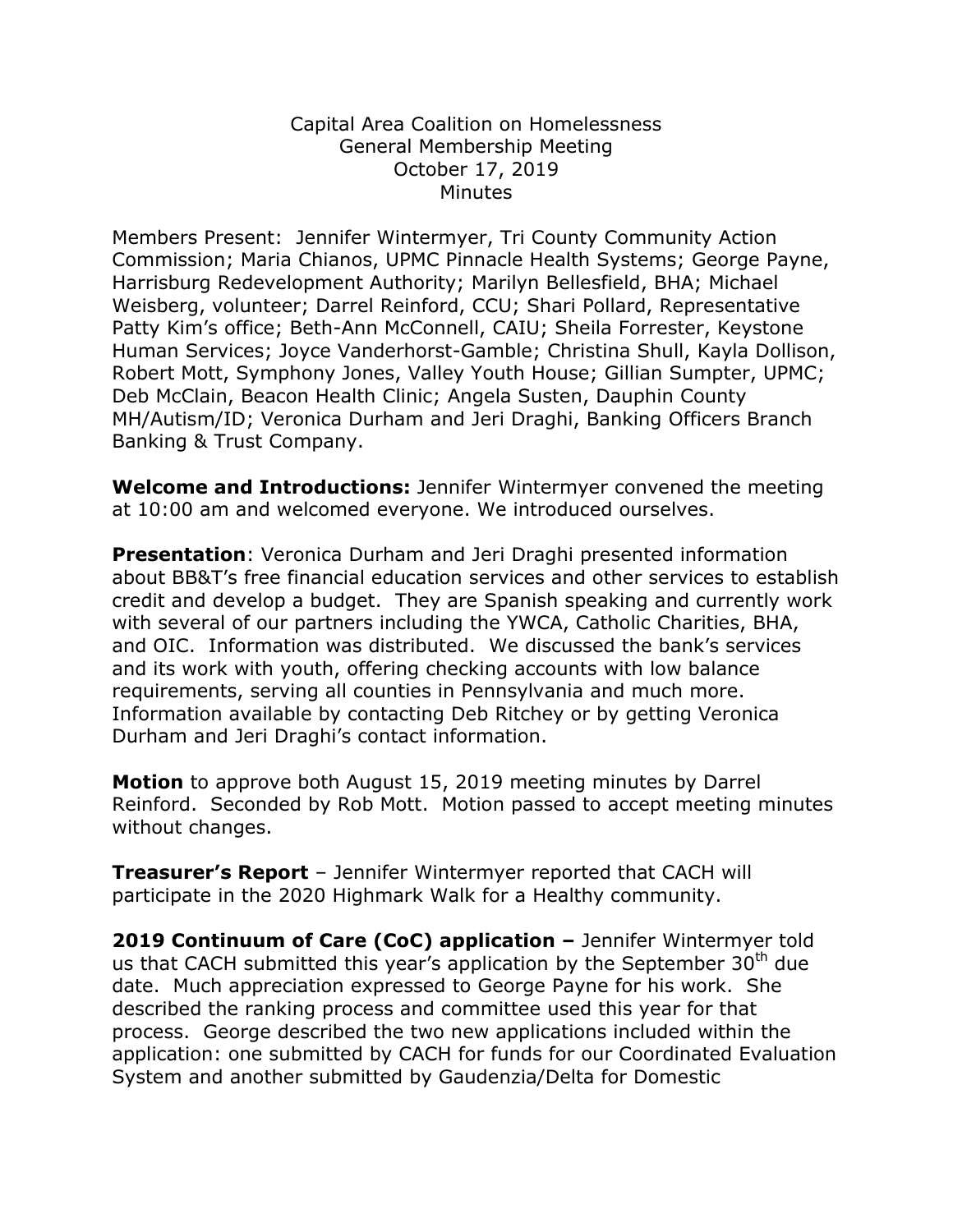Violence/Rapid Re-housing services. This application had new requirements to confirm our work with the Work Force Investment board and extra addendums. He reminded us that we must improve our performance measurements in order to bring additional funds to Dauphin County. 2018 measurements reveal an increase in homelessness. We expect to hear from HUD regarding this application between December 2019 and January 2020.

## *Committee Reports*

Public Information and Education – The Chair of the committee, Crystal Brown, returned to work from maternity leave.

Homeless Prevention *–* Maria Chianos reported that Kelly Gollick, director of Contact/Help Line who manages 211 in Dauphin county, presented information about this service. 211 info connects people with health and social service organizations via the telephone. Contact has new software, which will improve its services. Maria said that an agency's information could be customized. The service will be implemented in Dauphin County in 2020.

Service Delivery/Data Collection – George Payne reported that a training will be held on Tuesday, November12th by Educating Children and Youth Experiencing Homelessness (ECYEH) about homeless students.

Housing – Mike Weisberg told us that the committee is focusing on getting people who are homeless into housing. Thank you to George Payne for getting the Housing Authority of Harrisburg on board to prioritize people. George provided an update on placing people in 811 housing. There are 104 people on a waiting list and 41 vouchers. Barriers to placement include the resistance of property owners to rent to people leaving homelessness. The committee will look at our Landlord mitigation fund to expand eligibility and to move residents from Safe Haven and Shelter + Care to 811 housing. Other committee activities including working with Homeless Prevention on developing a respite care facility and single room occupancy (SFO). We discussed some of the challenges in developing SROs. A member from Capital Region Property Owners Association serves on the committee.

Coordinated Entry and Assessment Referral – Marilyn Bellesfield told us the committee continues to work on the Coordinated Entry System (CES) policies and procedures manual which will include an appendix with forms. The committee's time line was moved from December to January 2020 to provide to the CACH Coordinating committee. The model being developed proposes three access sites for homeless people: an office, a 24-hour call line, and a mobile outreach unit. The next step is to determine eligibility to